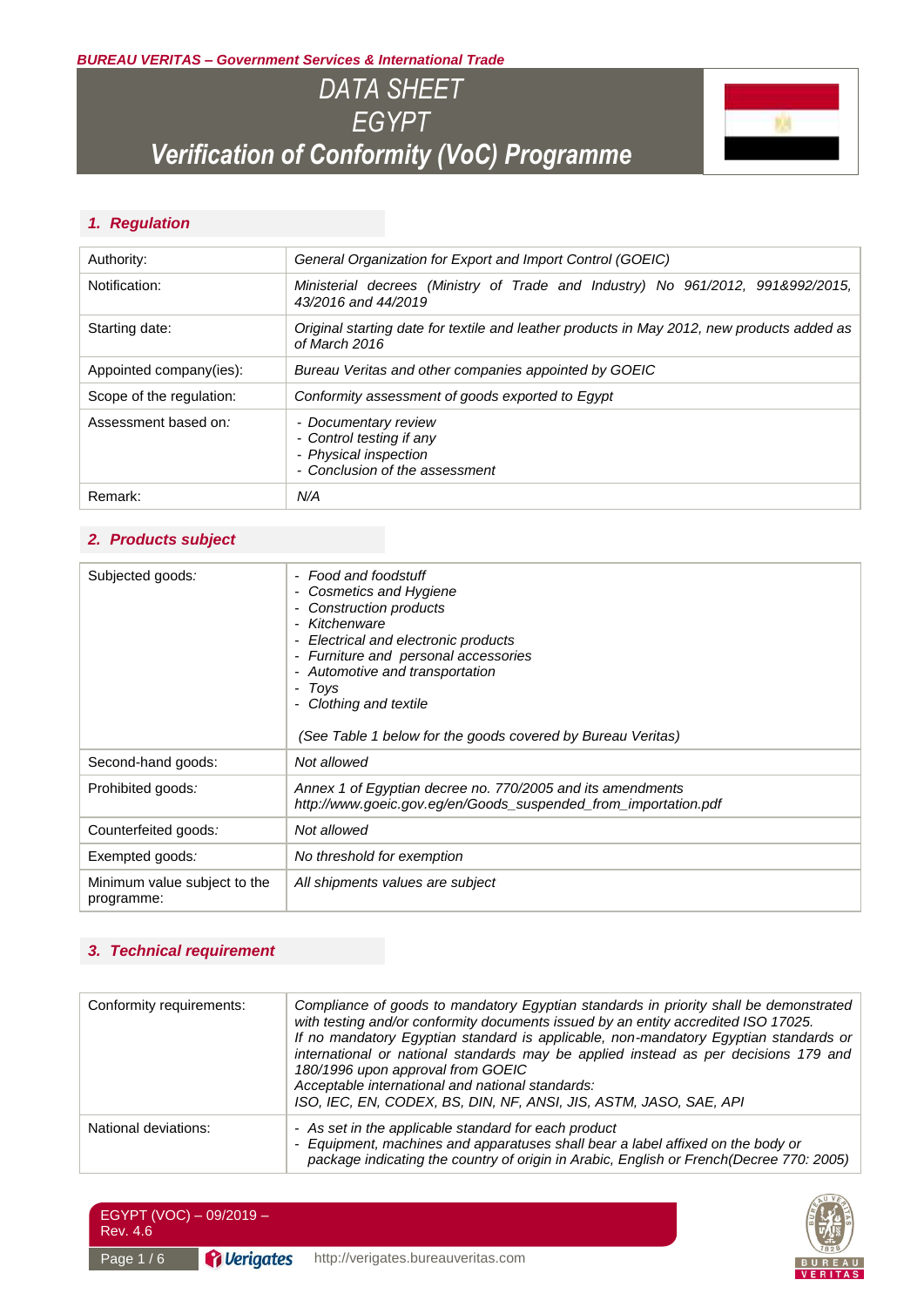|                              | - If ready-made clothes, linens, carpets and rugs (except for socks and imports for<br>- medical purposes and industrial security) the following shall be applied (Decree 770:<br>2005 with amendment decree number 32: 2006):<br>A woven data card in Arabic shall be affixed on each batch in the process of<br>manufacture with the following:<br>a) Type of material used(composition)<br>b) Country of origin<br>c) Name of the importer<br>Brand/manufacturer name or trade mark and country of origin shall be scorched on<br>porcelain tableware under the glaze layer (Decree 770: 2005 Annex3)<br>Manufacturer name, country of Origin, fabric type with its composition (e.g. Cotton<br>100%) and name of the importer shall be printed at equal intervals on the dyed, printed<br>or finished fabrics (excluding synthetic mink, thick and blackout curtains and products<br>under Chapter 58 of the HS tariff code (Decree 770: 2005 Annex3). |
|------------------------------|------------------------------------------------------------------------------------------------------------------------------------------------------------------------------------------------------------------------------------------------------------------------------------------------------------------------------------------------------------------------------------------------------------------------------------------------------------------------------------------------------------------------------------------------------------------------------------------------------------------------------------------------------------------------------------------------------------------------------------------------------------------------------------------------------------------------------------------------------------------------------------------------------------------------------------------------------------|
| Labelling requirements:      | Labels, markings and instructions shall be legible, well stuck, not easy to remove, and at<br>least in Arabic language unless otherwise specified in the applicable standard or national<br>deviations                                                                                                                                                                                                                                                                                                                                                                                                                                                                                                                                                                                                                                                                                                                                                     |
| Other specific requirements: | - Radiation test is required for food and feeding products originating from Japan and for<br>food products imported from: Albania, Croatia, Poland, States of the former Soviet<br>Union(Armenia, Azerbaijan, Belarus, Estonia, Georgia, Kazakhstan, Kyrgyzstan,<br>Latvia, Lithuania, Moldova, Russia, Tajikistan, Turkmenistan, Ukraine, Uzbekistan),<br>Bosnia and Herzegovina, Czech Republic, Moldavia, Romania, Bulgaria, Hungary,<br>Norway, Turkey, Japan (Decree 1186:2003 & 1348:2011)<br>- The following refrigerants are banned to be used in apparatuses and equipment: R-11,<br>- R-12, R-13, R-22, R-113, R-114 and R-115 (Decree 770: 2005 Annex 3)<br>- Energy Efficiency labels shall accompany Air Conditioners, Washing Machines,<br>Refrigerators and Freezers, electric fan, electric storage water-heaters, dishwashers<br>and televisions according to the applicable standards for energy efficiency. (*)                         |

### *4. Application*

| Applicant:             | Exporter or importer                                                                                                                                                                                                            |
|------------------------|---------------------------------------------------------------------------------------------------------------------------------------------------------------------------------------------------------------------------------|
| Application name:      | Request for certificate (RFC)                                                                                                                                                                                                   |
| Required documents:    | - Final Invoice<br>- Transport document (Bill of lading/Air way Bill/CMR) as available<br>- Conformity documents (test reports, quality certificates, analysis report, etc) provided<br>by exporters, as technical requirements |
| Application office(s): | Bureau Veritas offices (see contacts list on Verigates):<br>https://verigates.bureauveritas.com/egypt                                                                                                                           |

## *5. Control testing requirements*

| Applicable cases:    | Conformity document not available or not acceptable      |  |
|----------------------|----------------------------------------------------------|--|
| Laboratory criteria: | ISO/IEC 17025 accredited laboratory, by a member of ILAC |  |
| Testing:             | Control testing according to the applicable standards    |  |



EGYPT (VOC) – 09/2019 – Rev. 4.6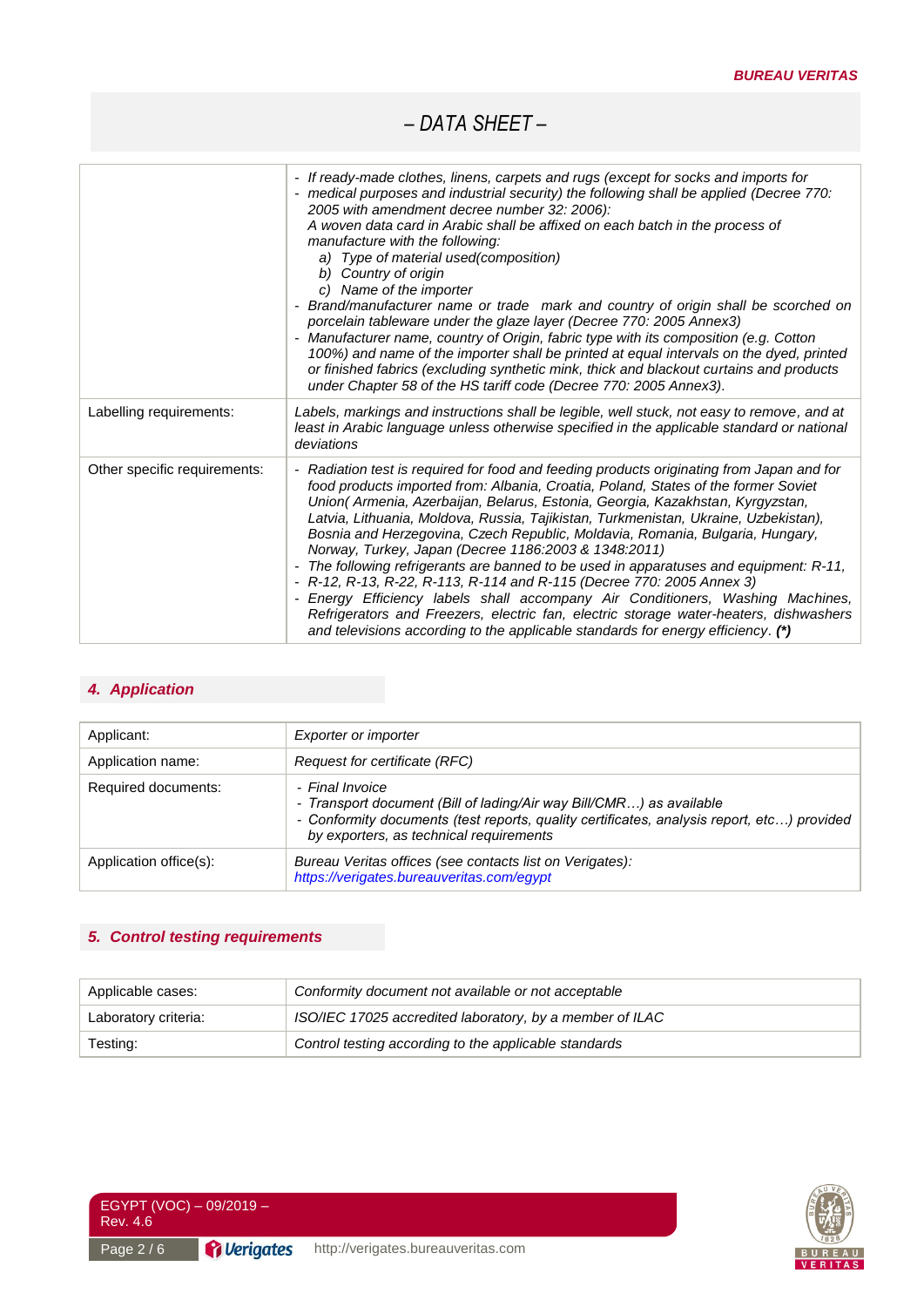#### *6. Physical inspection requirements*

| Scope of inspection:    | Review of markings as per applicable standard(s) and identification of products |
|-------------------------|---------------------------------------------------------------------------------|
| Destination inspection: | Not allowed                                                                     |
| Witness of loading:     | Applicable                                                                      |
| Seal of container:      | Applicable                                                                      |
| Sampling:               | In case of control testing (see section 5 as above)                             |
| Type of report issued:  | Inspection report (IR)                                                          |

#### *7. Conclusion of the Assessment*

- *Certificate of Inspection (CoI)*
- *Non Conformity Report (NCR)*

#### *8. Fees*

*Paid by Exporter*

#### *9. Contact*

*See contact sheet for details*

#### *10. Other relevant information*

*Appointed Bureau Veritas offices operate in the following geographical zone as follows:*

*Bureau Veritas IO Emirates-Dubai: United Arab Emirates, Bahrein, Oman and Kuwait* 

*Bureau Veritas IO China-Shanghai: China* 

*Bureau Veritas IO United states of America-Houston: United States of America* 

*Bureau Veritas IO Thailand: Thailand* 

*Bureau Veritas IO Turkey: Turkey and Europe (if the goods shipped from Europe are food products)*

#### *(\*) Updated information*

The information contained herein is for the purpose of facilitating Pre-Shipment Inspection and does not relieve Exporters or Importers from their obligations in respect of compliance with the import regulations of the country of importation. Although every effort has been made to ensure the correctness of the information, as at the date of issuance of this data sheet, Bureau Veritas does not accept any responsibility for errors or omissions and, furthermore, the information may subsequently be subject to change as may be announced by the Authorities in the country of importation. Consequently, Exporters are advised to check with Bureau Veritas, prior to shipment of the goods, if there is any doubt concerning the issuance of a Certificate of Conformity.



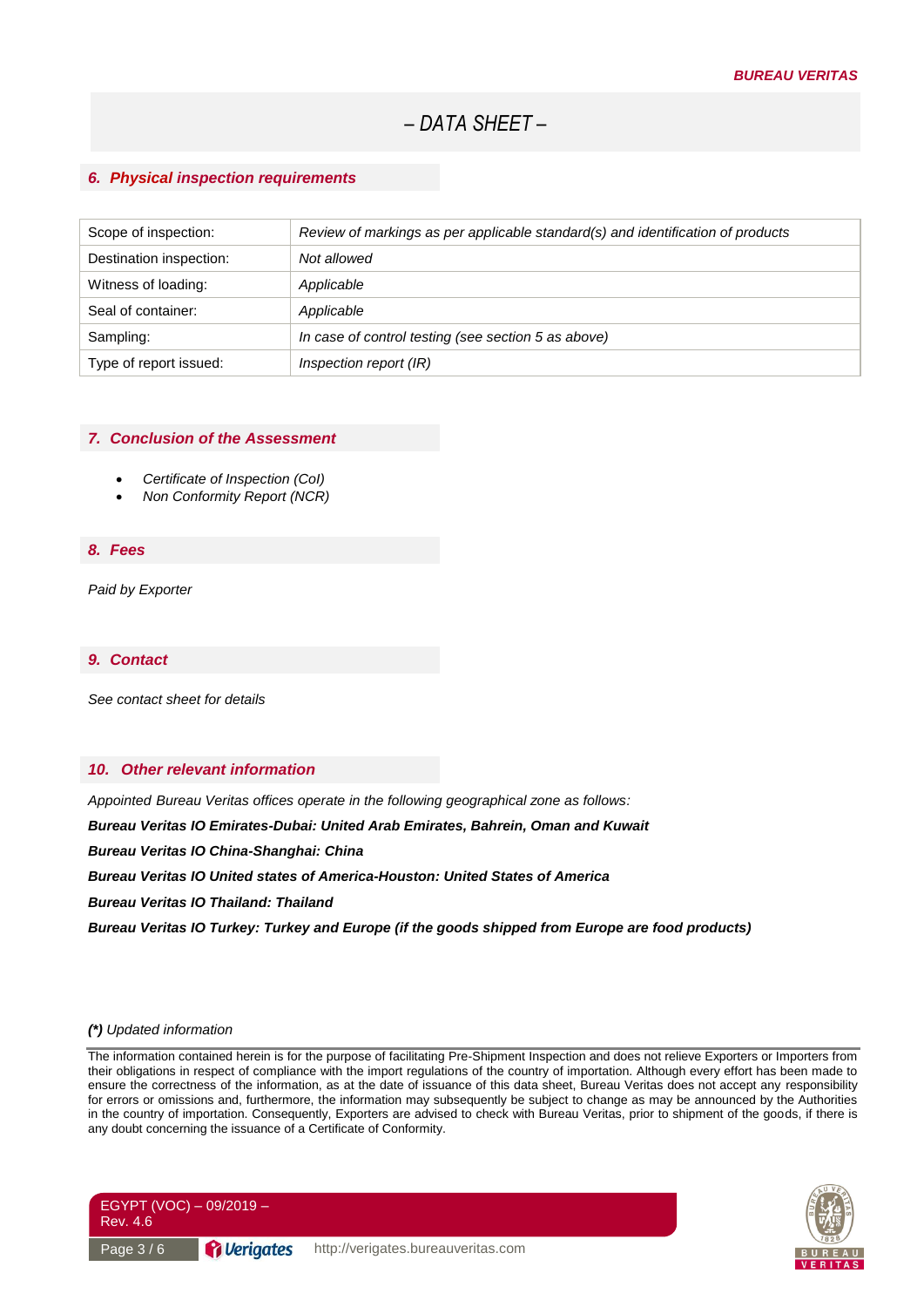### Table 1

## **Categories of products that can be processed by appointed Bureau Veritas issuing offices**

| $S.N^*$        | <b>PRODUCT**</b>                                                                                                                                                          | <b>HS Code</b>                                                                                                                                                                                                                                                                                                                                                                                                                                 |  |
|----------------|---------------------------------------------------------------------------------------------------------------------------------------------------------------------------|------------------------------------------------------------------------------------------------------------------------------------------------------------------------------------------------------------------------------------------------------------------------------------------------------------------------------------------------------------------------------------------------------------------------------------------------|--|
|                | <b>FOODS AND FOOD PRODUCTS</b>                                                                                                                                            |                                                                                                                                                                                                                                                                                                                                                                                                                                                |  |
| $\mathbf{1}$   | Milk and its products(except milk for children)<br>put up for retail sale, prepackaged in<br>containers less than 2 kg and to be offered as<br>such to direct consumption | Headings 04.01 - 04.02 - 04.03 - 04.05 - 04.06                                                                                                                                                                                                                                                                                                                                                                                                 |  |
| $\overline{2}$ | Preserved and dried fruits put up for retail sale,<br>prepackaged in containers to be offered as<br>such to direct consumption less than 2 kg                             | Chapter 8                                                                                                                                                                                                                                                                                                                                                                                                                                      |  |
| 3              | Oils and fats put up for retail sale and which<br>does not exceed 5 kg                                                                                                    | Chapter 15                                                                                                                                                                                                                                                                                                                                                                                                                                     |  |
| 5              | Chocolates and food products containing<br>cocoa put up for retail sale, prepackaged in<br>containers less than 2 kg and to be offered as<br>such to direct consumption   | 18.06                                                                                                                                                                                                                                                                                                                                                                                                                                          |  |
| 4              | Sugar confectionaries                                                                                                                                                     | 17.04                                                                                                                                                                                                                                                                                                                                                                                                                                          |  |
| 6              | Pasta and foods prepared from cereals, bread<br>products and bakery products (except empty<br>capsules for pharmaceutical products)                                       | 19.02 - 19.04 - 19.05                                                                                                                                                                                                                                                                                                                                                                                                                          |  |
| $\overline{7}$ | Fruit juices put up for retail sale prepackaged<br>in containers less than 10 kg                                                                                          | 20.09                                                                                                                                                                                                                                                                                                                                                                                                                                          |  |
| 8              | Natural , mineral and carbonated water                                                                                                                                    | 22.02 - 22.01                                                                                                                                                                                                                                                                                                                                                                                                                                  |  |
|                | <b>COSMETIC AND HYGIENE PRODUCTS</b>                                                                                                                                      |                                                                                                                                                                                                                                                                                                                                                                                                                                                |  |
| 9              | Beauty and make - up products, products for<br>oral and dental care, deodorants and<br>antiperspirants, toiletries and perfume<br>products                                | 33.03 - 33.04 - 33.05 - 33.06 - 33.07                                                                                                                                                                                                                                                                                                                                                                                                          |  |
| 10             | Soap and washing products used as soap,<br>detergents put up for retail sale                                                                                              | 3401.11 - 3401.19 - 3401.2090 - 3401.30 -<br>3402.20 - 3402.9090                                                                                                                                                                                                                                                                                                                                                                               |  |
|                |                                                                                                                                                                           | <b>CONSTRUCTION PRODUCTS</b>                                                                                                                                                                                                                                                                                                                                                                                                                   |  |
| 14             | Refractory bricks, blocks, tiles for household<br>use                                                                                                                     | 6802.10 - 6802.2110 - 6802.9110 - 6904.40 -<br>$6810.19 - 69.07 - 69.08$                                                                                                                                                                                                                                                                                                                                                                       |  |
| 16             | Reinforcing steel                                                                                                                                                         | 72.13 - 72.14 - 72.15                                                                                                                                                                                                                                                                                                                                                                                                                          |  |
| 12             | Tubs and shower - baths, sinks, bidet, wash -<br>basins, toilet pans, seats and covers                                                                                    | 3922.10 - 3922.20 - 69.10 - 7324.10 - 7324.21 -<br>7324.29 - 7418.20 - 7508.9020 - 7615.20                                                                                                                                                                                                                                                                                                                                                     |  |
|                | <b>ELECTRICAL PRODUCTS</b>                                                                                                                                                |                                                                                                                                                                                                                                                                                                                                                                                                                                                |  |
| 17             | Household appliances (stoves, fryers, air<br>conditioners, fans, washing machines,<br>blenders and heaters etc.)                                                          | 73.21 - 73.22 - 8414.51 - 8415.10 - 8415.81 -<br>8415.82 - 8415.83 - 8418.10 - 8418.21 - 8418.29<br>- 8418.30 - 8418.40 - 8422.11 - 8450.11 - 8450.12<br>- 8450.19 - 8451.21 - 8508.11 - 8509.40 - 8509.80<br>- 8516.10 - 8516.21 - 8516.31 - 8516.32 -<br>8516.33 - 8516.40 - 8516.50 - 8516.60 - 8516.71<br>-8516.72 - 8516.79 - 8527.12 - 8527.13 - 8527.19<br>- 8527.91 - 8527.92 - 8527.99 - 8528.71 -<br>8528.7220 - 8528.7290 - 8528.73 |  |



Page 4/6

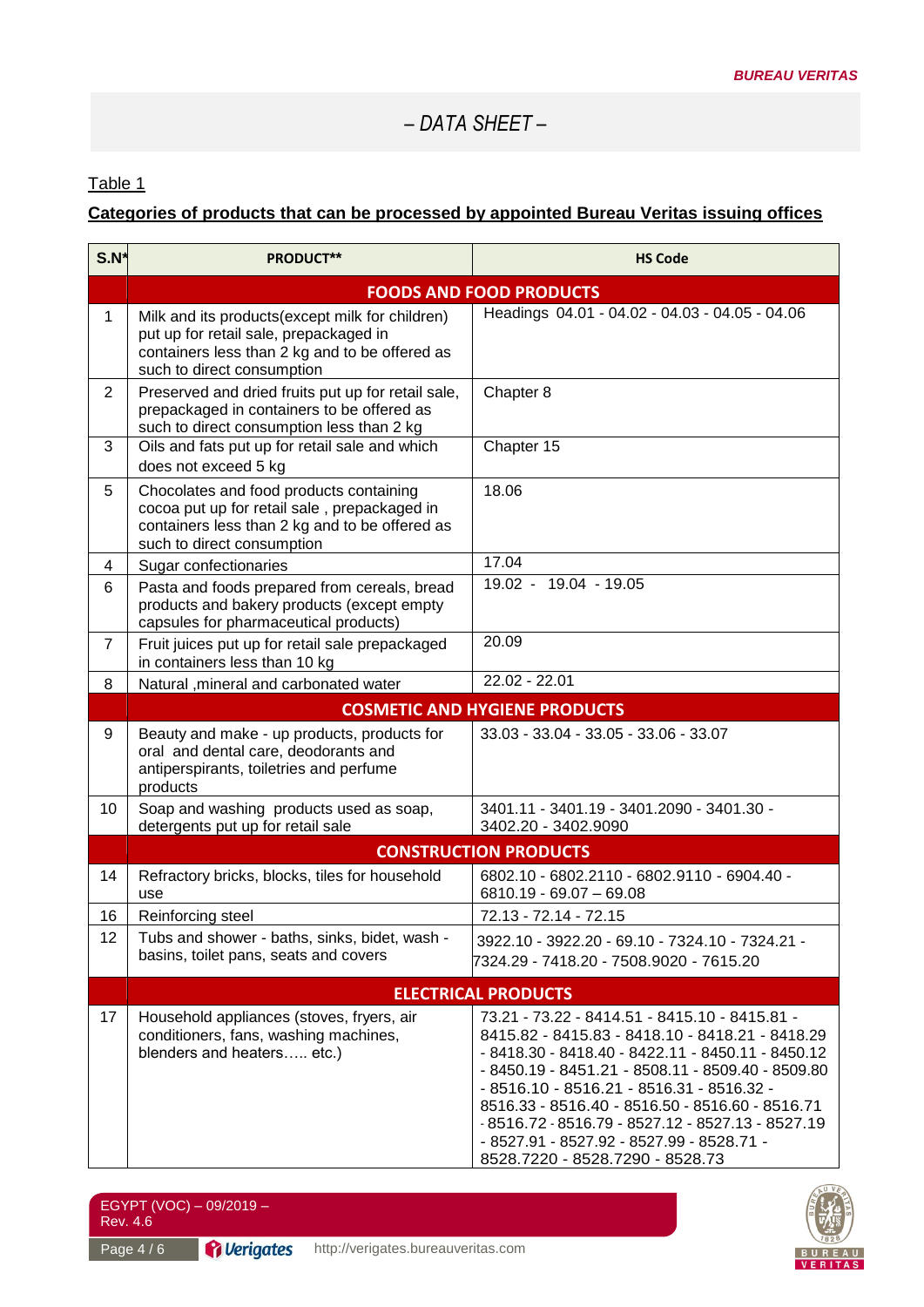| $S.N^*$ | PRODUCT**                                                                                                 | <b>HS Code</b>                                                                                                                                                                                                                                                                               |
|---------|-----------------------------------------------------------------------------------------------------------|----------------------------------------------------------------------------------------------------------------------------------------------------------------------------------------------------------------------------------------------------------------------------------------------|
| 21      | Lighting equipment for household use                                                                      | 9405.10 - 9405.20 - 9405.30 - 9405.4090                                                                                                                                                                                                                                                      |
| 28      | Razors, hair shavers/clippers/removing and<br>hair dressing appliances.                                   | $8212.10 - 8212.2010 - 8510.10 - 8510.20 -$<br>8510.30 - 8516.31 - 8516.32                                                                                                                                                                                                                   |
|         | <b>TOYS</b>                                                                                               |                                                                                                                                                                                                                                                                                              |
| 22      | <b>Children Toys</b>                                                                                      | 95.03                                                                                                                                                                                                                                                                                        |
|         | <b>TEXTILES. CLOTHING &amp; BAGS</b>                                                                      |                                                                                                                                                                                                                                                                                              |
| 23      | Textiles, furnishing fabrics (excluding ready to<br>wear garments, bedding sets, carpets and<br>blankets) | $50.07 - 51.11 - 51.12 - 51.13 - 52.08 - 52.09 -$<br>$52.10 - 52.11 - 52.12 - 53.09 - 53.11 - 54.07 -$<br>$54.08 - 55.12 - 55.13 - 55.14 - 55.15 - 55.16 -$<br>58.01 - 58.02 - 58.04 - 58.05 - 58.09 - 5810.1090<br>- 5810.91 - 5810.92 - 5810.99<br>Chapter 60<br>Chapter 63 (except 63.07) |

## **Categories of products that can't be processed by appointed Bureau Veritas issuing offices**

| $S.N*$ | <b>PRODUCT**</b>                                                                                          | <b>HS Code</b>                                                                                                    |  |
|--------|-----------------------------------------------------------------------------------------------------------|-------------------------------------------------------------------------------------------------------------------|--|
|        | <b>COSMETIC AND HYGIENE PRODUCTS</b>                                                                      |                                                                                                                   |  |
| 13     | Toilet Paper and similar paper, diapers and<br>sanitary napkins                                           | 9619 - 4818 (except 4818.1090) - 4803                                                                             |  |
|        |                                                                                                           | <b>CONSTRUCTION PRODUCTS</b>                                                                                      |  |
| 24     | Floor coverings                                                                                           | Chapter 57 - 39.18 - 4016.91                                                                                      |  |
|        |                                                                                                           | <b>KITCHENWARE PRODUCTS</b>                                                                                       |  |
| 11     | Cutlery and kitchen utensils                                                                              | 39.24 - 4419 - 69.11 - 69.12 - 73.23 - 7418.10 -<br>7615.10 - 8211.10 - 8211.91 - 82.15                           |  |
| 15     | <b>Glass Tableware</b>                                                                                    | 70.13                                                                                                             |  |
|        | <b>ELECTRICAL PRODUCTS</b>                                                                                |                                                                                                                   |  |
| 29     | Telephone sets                                                                                            | $8517.11 - 8517.12$                                                                                               |  |
|        | <b>FURNITURE &amp; PERSONAL ACCESSORIES</b>                                                               |                                                                                                                   |  |
| 18     | Home and office furniture                                                                                 | 9401.30 - 9401.40 - 9401.51 - 9401.59 - 9401.61 -<br>9401.69 - 9401.7190 - 9401.79 - 9401.8090 -<br>94.03 - 94.04 |  |
| 20     | Watches                                                                                                   | Chapter 91                                                                                                        |  |
| 27     | Articles for the conveyance or packing of<br>goods (cartons, boxes, bags and other<br>packing containers) | 39.23 - 48.19                                                                                                     |  |
|        | <b>AUTOMOTIVE &amp; TRANSPORTATION</b>                                                                    |                                                                                                                   |  |
| 19     | Bicycles, motorcycles and those supplied with<br>engine                                                   | 87.11 - 87.12                                                                                                     |  |

EGYPT (VOC) – 09/2019 – Rev. 4.6



Page 5 / 6 **Py Verigates** http://verigates.bureauveritas.com